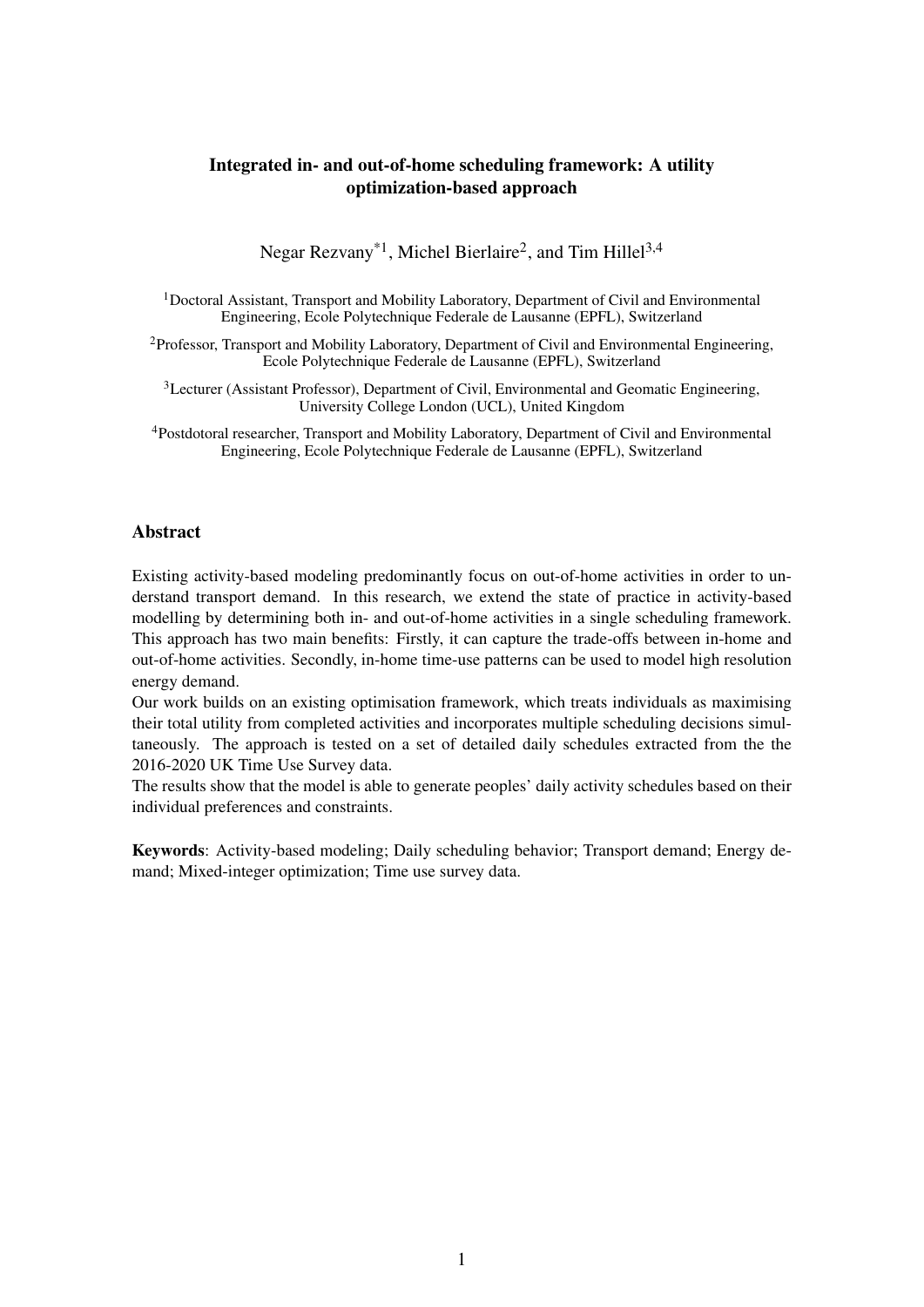# 1. INTRODUCTION

Out of home activity participation has been modeled extensively for activity-based transport models in the last decades. These models derive travel demand from agents' participation in activities distributed in space and time [\(Axhausen & Gärling,](#page-8-0) [1992\)](#page-8-0). There are two major research streams within the scope of activity-based models among transport modelers: (i) empirical rule-based such as [\(Golledge, Kwan, & Garling,](#page-8-1) [1994;](#page-8-1) [Arentze & Timmermans,](#page-8-2) [2000\)](#page-8-2) that rely on the assumption that decision-makers consider conditional rules and heuristics to make decisions, and (ii) econometric utility-based such as [\(Adler & Ben-Akiva,](#page-8-3) [1979;](#page-8-3) [Bowman & Ben-Akiva,](#page-8-4) [2001\)](#page-8-4) that are based on the assumption that individuals choose their activity schedule to maximize the utility they gain from it. Travel behavior is modelled as a result of discrete choices, treated sequentially, and solved with econometric methods such as advanced discrete choice models [\(Bowman &](#page-8-4) [Ben-Akiva,](#page-8-4) [2001;](#page-8-4) [Nurul Habib & Miller,](#page-8-5) [2009\)](#page-8-5) or microsimulation (e.g., STARCHILD [\(Recker,](#page-8-6) [McNally, & Root,](#page-8-6) [1986\)](#page-8-6), CEMDAP [\(Bhat, Guo, Srinivasan, & Sivakumar,](#page-8-7) [2004\)](#page-8-7)).

However, these existing scheduling approaches in the literature have generally two shortcomings [\(Pougala, Hillel, & Bierlaire,](#page-8-8) [2021\)](#page-8-8):

- 1. They are either hard-coded and cannot be generalised to situations not seen in the data, or
- 2. They do not represent the nature of scheduling process and cannot capture complex tradeoffs and household interaction.

In order to address these shortcomings, [Pougala et al.](#page-8-8) [\(2021\)](#page-8-8) proposes a new optimization-based scheduling framework based on first principles which integrates different scheduling choice dimensions simultaneously. This approach treats individuals as maximising their total utility from completed activities in order to schedule their day and incorporates multiple scheduling decisions such as activity participation, activity scheduling, and location choice simultaneously. One of the major advantages of this framework is its high level of flexibility. This flexibility would allow the framework to model both in-house and out-of-house activity participation in the same optimsiation problem. However, so far this framework has been applied only for out-of-home activity scheduling (developed for transportation models), and the resulting schedules do not contain any information on activities performed at home.

This leave us a gap to extend the state of practice by jointly modelling time-use in the alongside activity participation outside the home. This information can serve two primary purposes:

- The time-use pattern inside home can be used to predict building energy demand at high temporal resolution. Energy and transport demand can both be considered as being derived from an individual's activity participation. As such, activity scheduling is the connecting element between transportation and energy simulation. A comprehensive literature review and a proposed framework for integrated models of transport and energy demand is discussed in a paper by [Rezvany, Hillel, and BIerlaire](#page-8-9) [\(2021\)](#page-8-9).
- It allows modellers to capture the trade-offs between in-home and out-of-home activities. This is of high relevance for capturing the impact of flexible home-working policies. With the COVID-19 pandemic, the lifestyle and behavior of people have changed dramatically. Activities which were traditionally done out-of-home (such as work and education), are now more likely to take place in-home and remote working and studying has become an integral part of our lives. Combining in-home and out-off-home scheduling in the same modelling can provide unique insights into how individuals schedule activities throughout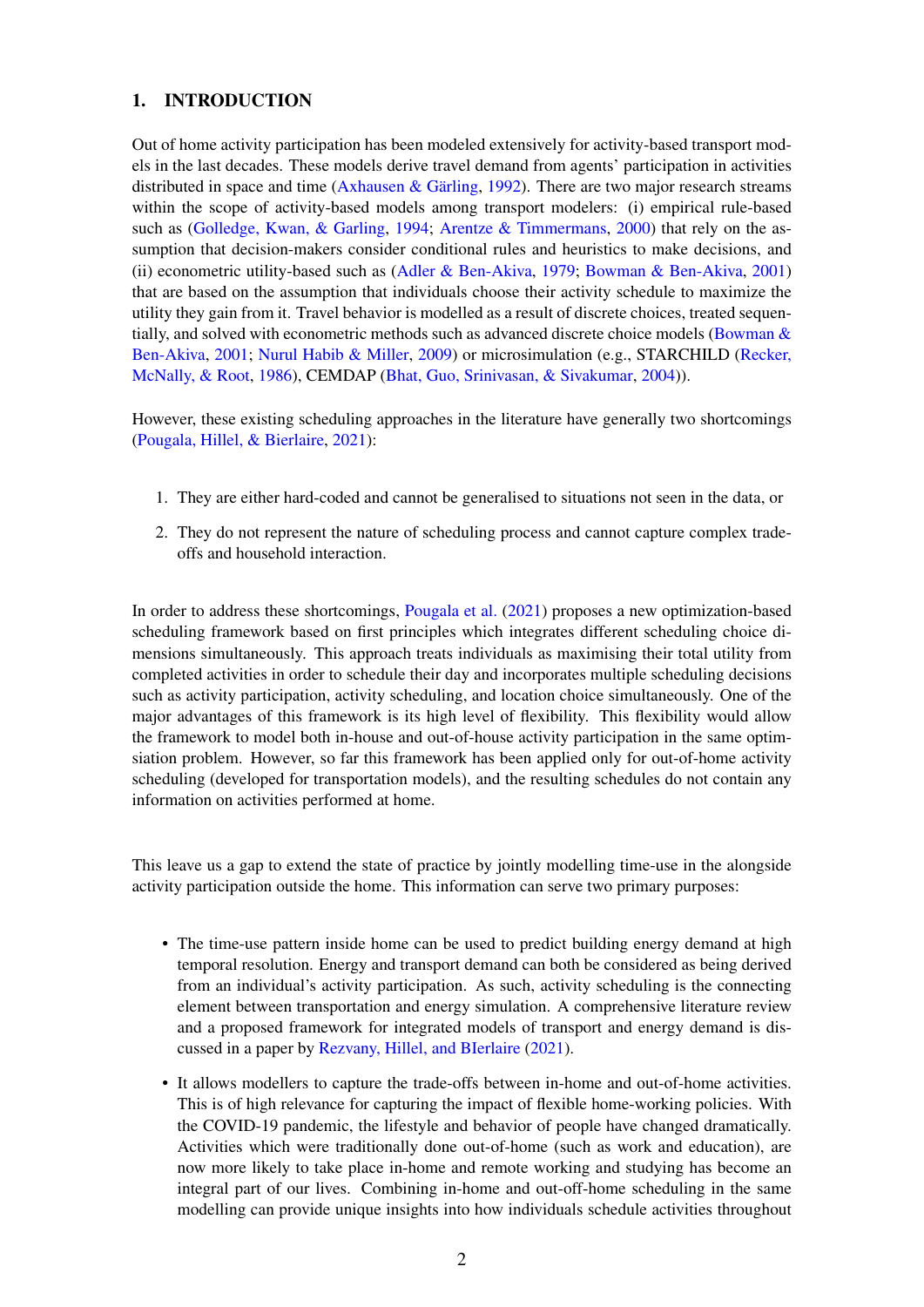the day in the post-COVID era.

To achieve this, we build on the existing optimization-based scheduling framework of [Pougala et](#page-8-8) [al.](#page-8-8) [\(2021\)](#page-8-8) to incorporate time-use for activities in the home (e.g., sleeping, cooking, showering, etc). This approach is validated on daily schedules extracted from Time Use Survey (TUS) data.

The remainder of this manuscript is structured as follows. Section [2](#page-2-0) introduces the scheduling model framework used in this research. In the Section [3,](#page-2-1) an empirical investigation consisting data preprocess and model assumptions are presented. Results are presented in Section [4.](#page-4-0) Finally, the concluding remarks and future research are presented in Section [5.](#page-7-0)

### <span id="page-2-0"></span>2. Model Framework

In this study, we build on the scheduling model developed by [Pougala et al.](#page-8-8) [\(2021\)](#page-8-8) to incorporate join modelling of time-use in the home alongisde activities outside the home. This extended framework can be applied to full daily schedules extracted from TUS data.

The framework treats individuals as utility maximizers. The problem is defined as a mixed-integer optimization problem for each individual, maximising the sum of the utilities of completed activities in a schedule over a fixed time budget. It incorporates a simultaneous estimation of multiple scheduling decisions such as activity participation and activity scheduling (start time, duration, sequence). The framework is defined under a set of constraints which define the time budget, location, duration, sequence, and time window constraints. The model takes as input a set of activities with associated location. The framework defines a distribution over possible schedules and stochastically draws likely schedules from a distribution for a given individual. The output of the model is a feasible schedule *S*. As the utility functions of all activities depend on the error term, we expect different draws of the error term to generate different solutions.

For a comprehensive explanation of the model, including a complete formal definitions of model constraint and parameters, we direct the reader to [Pougala et al.](#page-8-8) [\(2021\)](#page-8-8).

We introduce a minimum duration of 10 minutes for the activities, reflecting the high-resolution nature of in-home time use patterns.

## <span id="page-2-1"></span>3. Empirical Investigation

<span id="page-2-2"></span>In order to show the capability of the modeling framework on a real-world case-study, we have make use of data from the UK 2016-2020 TUS. The data is first preprocessed to extract the necessary schedule information and present them in the format compatible with the model. This is presented in section [3.1](#page-2-2) We make realistic assumptions to provide estimators for the missing attributes in the current dataset and simplify the model at this stage (section [3.2\)](#page-3-0).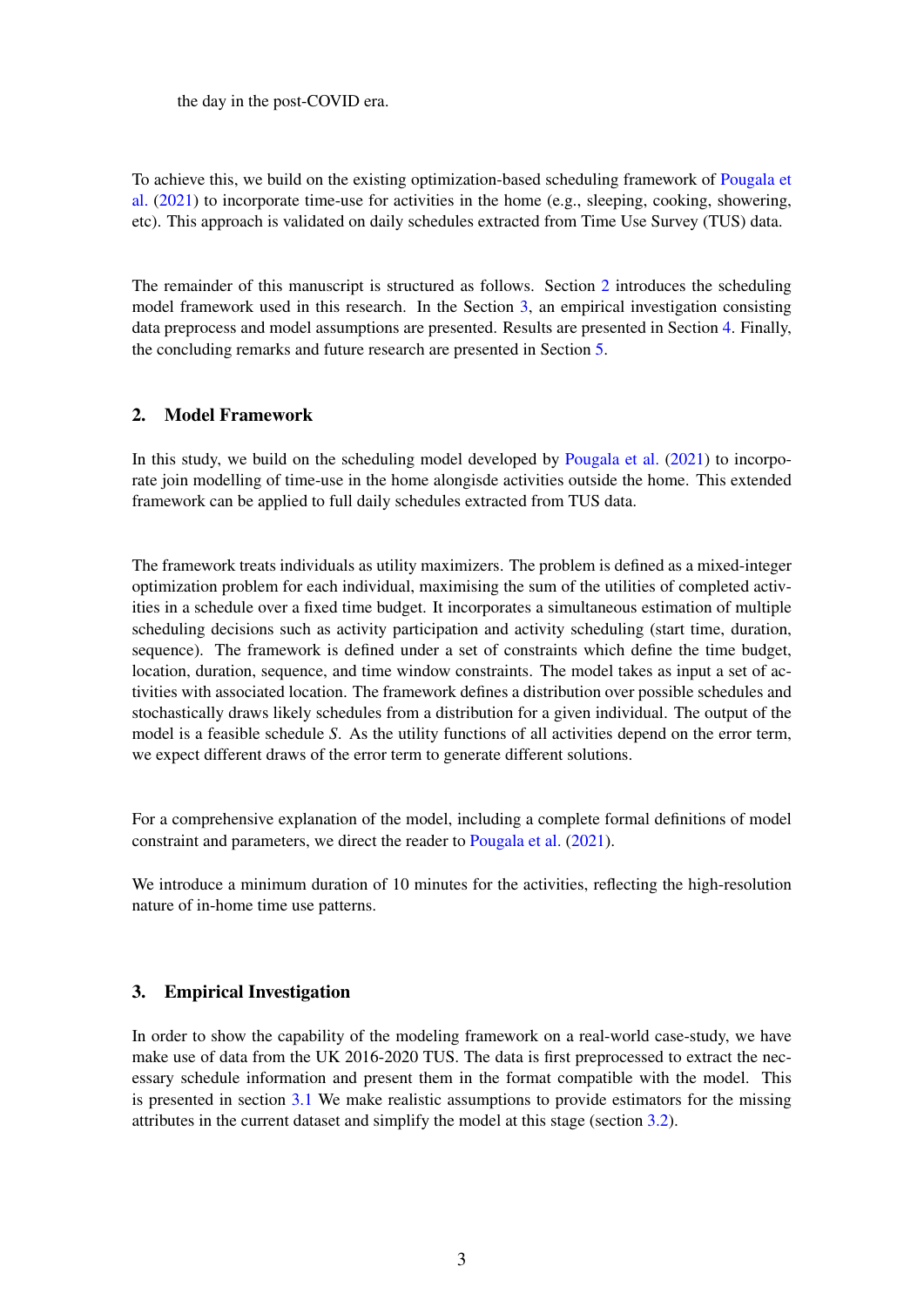## *3.1. Data preprocess*

The UK 2016-2020 TUS [\(Gershuny & Sullivan,](#page-8-10) [2021\)](#page-8-10) has been used as an input to the model. The data collection of this time use diary has been conducted in four waves among which the last three waves have been collected during the COVID-19 pandemic (late May-June (full lockdown), August (during the easing of social restrictions), and November (second lockdown) 2020). Therefore, this dataset provides information to compare the behavioural changes between pre-COVID, COVID lockdown, and the intervening period of the relaxation of restrictions. This survey contains 4360 time use diaries in which people were asked to list, in sequence, all the things they have done, with the start and end times of each successive activity, from 4 AM until 4 AM of the next day. It contains between one to three time-use diaries per respondent to include one weekday and one weekend day. The survey consists of individual questionnaires including information on socio-demographic variables, household equipment, device use, preferences and satisfaction, effects of lockdown, and diary information on activity, location, and accompaniment.

In this study, we extract an individual's activity diary for a single day, including activity start and end times and duration, alongside their location in space (given accurate to 10 minutes time intervals). We then covert the schedules to Pandas DataFrame in order to use them as an input to the model to simulate new feasible schedules.

## <span id="page-3-0"></span>*3.2. Modeling assumptions*

Activity flexibility assumption: We have classified the activities in the UK TUS data into different categories; mandatory, maintenance, and discretionary. Mandatory activities refer to activities which are the least flexible and will be penalized the most if deviated from the preference such as work and study activities. Maintenance activities refer to service-related activities and personal or household needs such as meal preparation. This category is more flexible compared to the mandatory activities regarding start and duration deviations. Discretionary activities refer to the activities related to recreation, sports, civic services, and social visits. Activities in this category have high start and duration flexibility. As the required inputs to the model are not all available in the survey, we have made some realistic assumptions and have provided some heuristics to estimate the missing attributes including feasible start, feasible end, and flexibility profiles.

Different activities have different levels of flexibility towards starting and duration deviations from the preferred one and thus, are penalized to different extents. This can be shown using three levels of flexibility [\(Pougala et al.,](#page-8-8) [2021\)](#page-8-8):

- 1. Flexible (F): deviations from preferences for activity *i* are relatively unimportant, thus are less or not penalized.
- 2. Moderately flexible (MF): deviations from preferences are moderately undesirable, and so are more penalized than in the flexible case.
- 3. Not flexible (NF): deviations from preferences are strongly undesirable, and are highly penalized.

Table [1](#page-4-1) shows the flexibility profiles of different activity categories in the UK TUS survey data. Each activity category is associated with a flexibility level and each level of flexibility is characterised by specific penalty values. At this stage of the model, for the sake of simplicity, the values associated to each flexibility level are deterministic and homogeneous across the population. The penalty values are chosen according to the literature [\(Pougala et al.,](#page-8-8) [2021\)](#page-8-8). As presented in the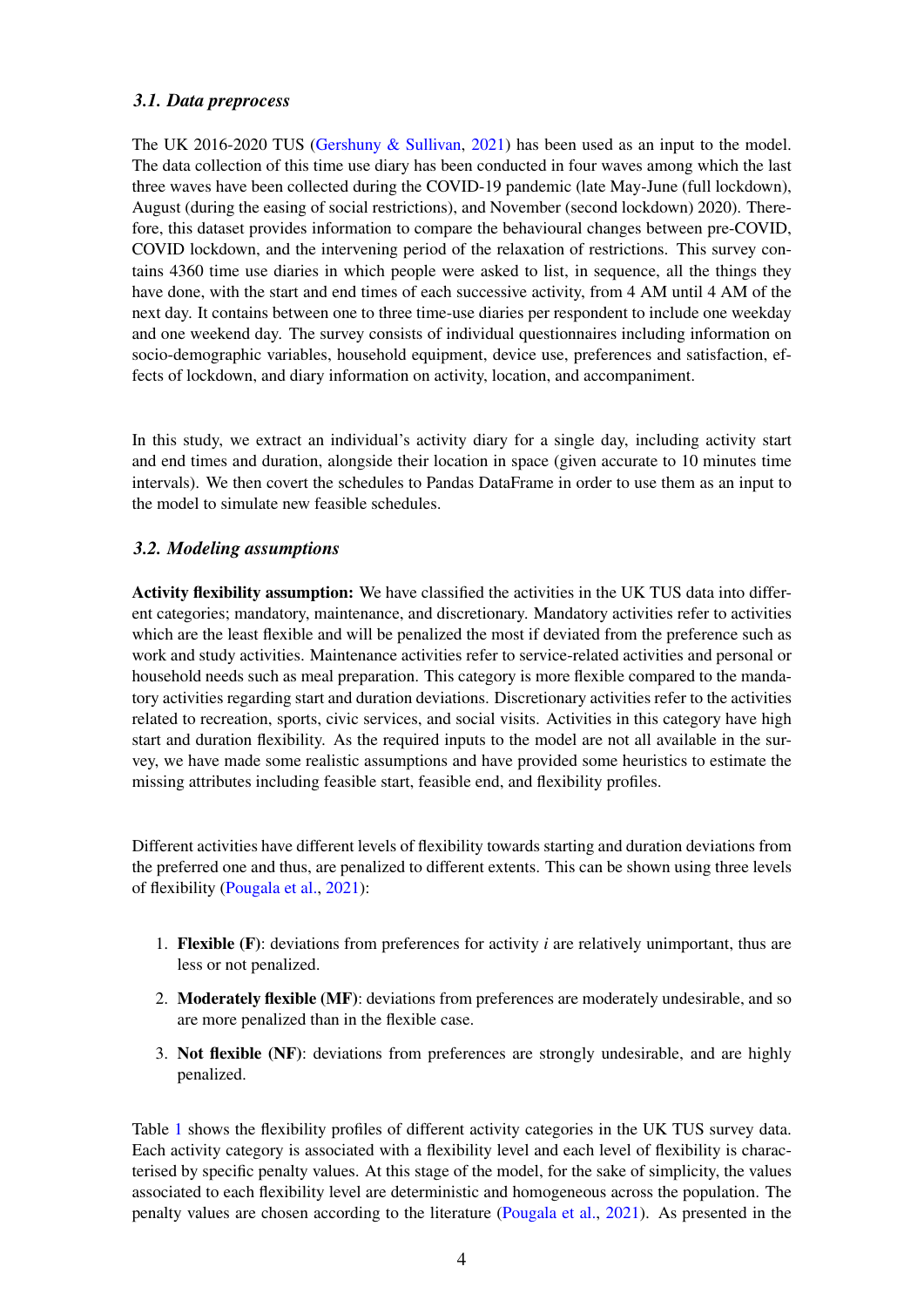table, mandatory activities are less flexible in start time and duration compared to the other groups.

Travel time assumption: In the UK survey data, we only know the generic location of the activity out of *home*, *work*, or *other place*, and do not have the geographical coordinates of the locations of activities from which accurate travel times could be calculated. Therefore, at this stage of the research, we have made the following simplifying assumption: if the location of two consecutive activities are not the same, the travel time between the two locations is a fixed amount of 0.25 hr accounted in the activity duration.

| <b>Activity</b>                   | Category      | <b>Start flexibility</b> | <b>Duration flexibility</b> |
|-----------------------------------|---------------|--------------------------|-----------------------------|
| Paid work                         | Mandatory     | Early:NF                 | Short:NF                    |
| Formal education                  |               | Late:MF                  | Long:NF                     |
| Maintenance daily                 |               |                          |                             |
| Consuming services                |               |                          |                             |
| Caring for own child              |               |                          |                             |
| Caring for other children         |               |                          |                             |
| Help, caring for core adult       |               |                          |                             |
| Help, caring for non-coresidents  |               |                          |                             |
| Voluntary work for organisation   |               | Early:MF<br>Late:MF      | Short:MF<br>Long: F         |
| Shopping, bank incl internet      | Maintenance   |                          |                             |
| Cinema, theatre, sport            |               |                          |                             |
| Preparing food, cooking           |               |                          |                             |
| Washing, dressing                 |               |                          |                             |
| Cleaning tidying housework        |               |                          |                             |
| Clothes washing and mending       |               |                          |                             |
| Sleeping                          |               |                          |                             |
| Resting                           |               |                          |                             |
| Eating, drinking                  |               |                          |                             |
| Reading                           |               |                          |                             |
| <b>Recreational courses</b>       | Discretionary |                          | Short:F<br>Long: F          |
| Playing sports, exercise          |               |                          |                             |
| Going out to eat, drink           |               |                          |                             |
| Walking, dog walking              |               | Early:F                  |                             |
| Playing computer games            |               | Late:MF                  |                             |
| Time with friends and family      |               |                          |                             |
| Telephone, text, email, letters   |               |                          |                             |
| Hobbies                           |               |                          |                             |
| Church, temple, synagogue, prayer |               |                          |                             |
| Work and study break              |               |                          |                             |
| Watching TV, video, DVD, music    |               |                          |                             |

#### <span id="page-4-1"></span>Table 1: Categories and flexibility profiles for activities in the UK TUS

### <span id="page-4-0"></span>4. Results and discussion

The following analysis is performed on a single schedule taken from the UK TUS data, which presents the schedule of a given day for a given person. The chosen schedule is visualized in Figure [1.](#page-6-0) We use this given schedule as an input to the scheduling model. The activity start time and duration preferences are assumed to be the ones considered in the given schedule from the data.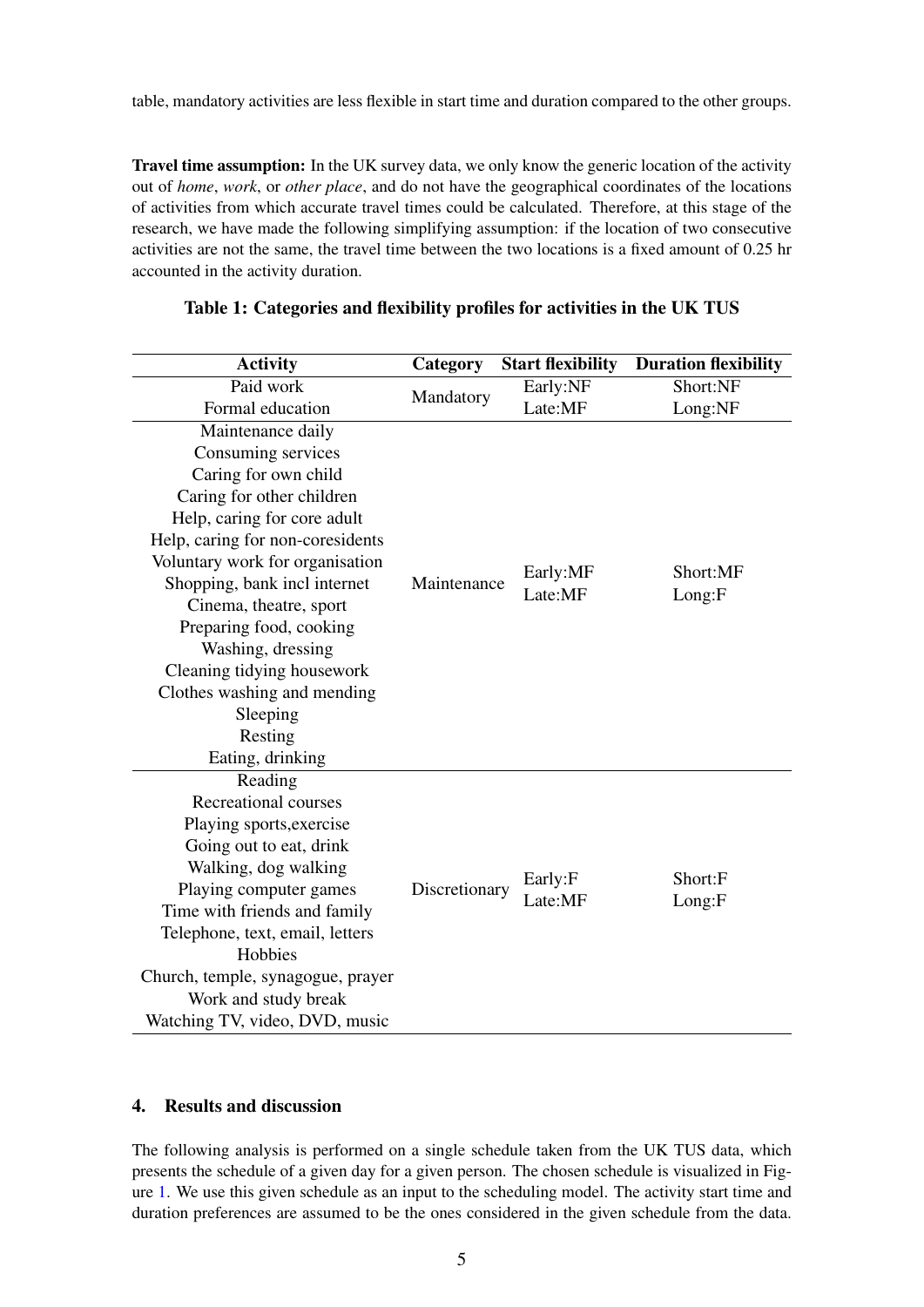Figure [2](#page-6-1) presents 5 outputs of the model, which are random draws from the feasible distributions of schedules generated from different draws of the error term.

As seen in the model solutions, mandatory activities such as paid work are less flexible. Therefore, we can see that we have paid work in all the simulated schedules. This is while maintenance activities such as caring for children are more flexible and have less penalty if deviated from preference or not scheduled at all. So, we can see that they might not be present in all the simulated schedules.

We can see in the model results that in some realizations of the simulation, we have the eating activity in nearly two consecutive time slots with no eating during the rest of the day, or sometimes have only one meal during the day. These might at first seem unusual but, there is a probability for such schedules in daily schedules. For example, we might skip some meals when having busy working days or we might skip some meals because we had a heavy meal earlier.

Our contribution in this paper is modeling the in-home activities in addition to the out-of home activities utilizing the scheduling model developed by [Pougala et al.](#page-8-8) [\(2021\)](#page-8-8) which was modeled and utilized for only the out-of home activities and travels utilizing travel diary survey data. This information can serve for two primary purposes: first, the time-use pattern inside home can be used to predict building energy demand at high temporal resolution. Second, with this information, we can capture the trade-offs between in-home and out-of-home activities. This is of high relevance specially in the post-COVID era such as capturing the impact of flexible home-working policies. As results show, we can use this scheduling approach to jointly model the time-use in home as well as the activities outside home, making use of TUS data. An important part of this study was the data preprocess in order to derive the information needed in the model and in the format compatible to the model.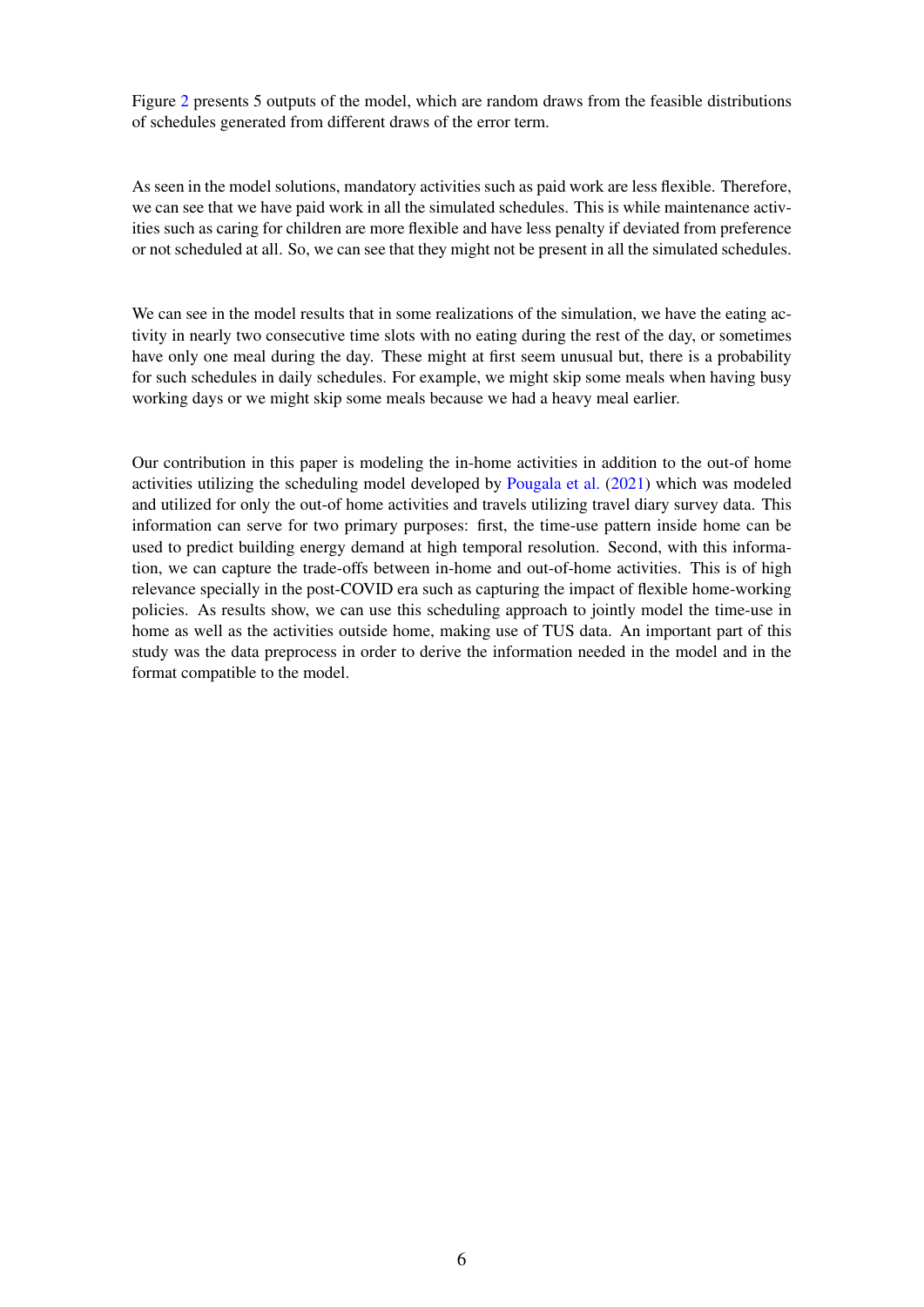<span id="page-6-0"></span>

Figure 1: Original schedule

<span id="page-6-1"></span>

Figure 2: Model solutions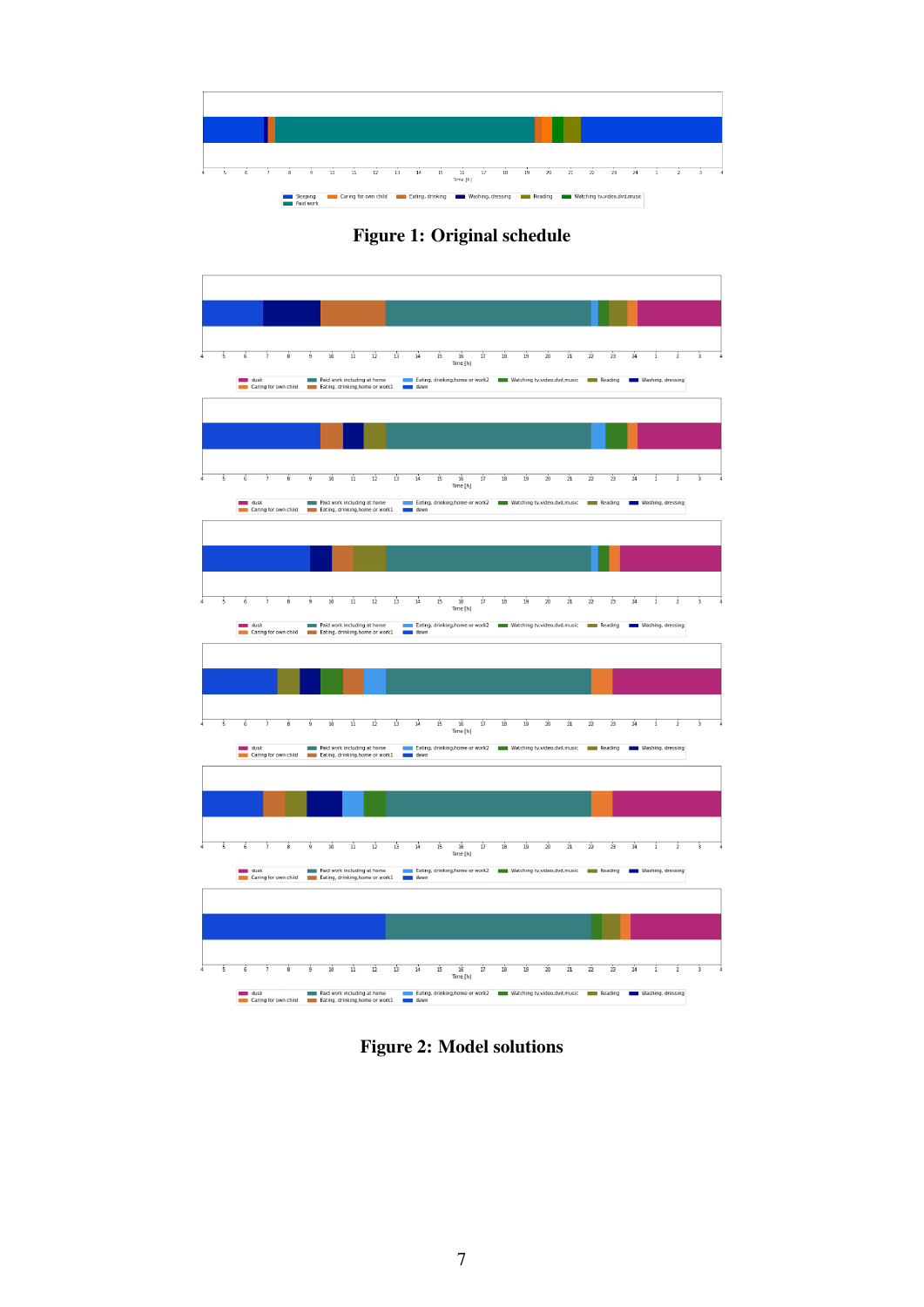## <span id="page-7-0"></span>5. Conclusions and Future Work

In this paper, we have proposed a new viewpoint on activity scheduling of individuals. The main contribution of our research is the application of the utility maximization approach based on first principles, which was originally developed for simulation of only out-of-home activities in activity-based transportation simulation, to jointly model in-home activities as well.

Out of home activity participation has already been modeled extensively for transport demand modeling in form of activity-based transport models in the last decades. However, although behavior is the key element joining mobility and energy use, the human behavior element is frequently neglected in the energy demand literature [\(Sovacool et al.,](#page-8-11) [2015\)](#page-8-11) and the current energy demand models are mostly based on active occupancy concept. There is therefore limited understanding of the interactions between these sectors. In order to address this gap, we propose an integrated model of disaggregate energy and transport demand using activity-based approach to model complex individual behaviors due to the multiplicity of individual actors, their multi-criteria objectives, and the multidimensionality of relevant factors. By recreating individual activity schedules in a day, our research proposes an integrating framework to co-simulate and study the interdependencies of energy demand and transport modeling. This new modeling paradigm, can be used to directly model both energy demand and transport demand derived from in-home and out-of-home activity participation.

One major limitation of the current implementation is that the agent currently considers only activities completed in the original schedule. As such, the resulting schedules from the optimisation approach can only either the activities already completed, or a subset of these activities. A key step for future work is to include a choice set generation model, in which alternatives that were not already chosen by the considered agent can be included. Other key directions for future works also include the modification of the model to account for location choice for work and education activities and the trade-off between conducting activities in- and out-of-home. The out-of-home activity locations have the advantage/disadvantage of social interaction for a sociable/unsociable person compared to in-home location (only the limited interaction with members of the household). For this purpose, we aim to use the data regarding the enjoyment level of activities in the UK TUS data in order to have an understanding of the sociability characteristic of the individual and then, estimate the location choice parameter accordingly. Also, in the next steps of this research, we will estimate the values of parameters in the model from the data.

## ACKNOWLEDGMENT

The authors thank Janody Pougala for sharing her scheduling approach, utilized in this research.